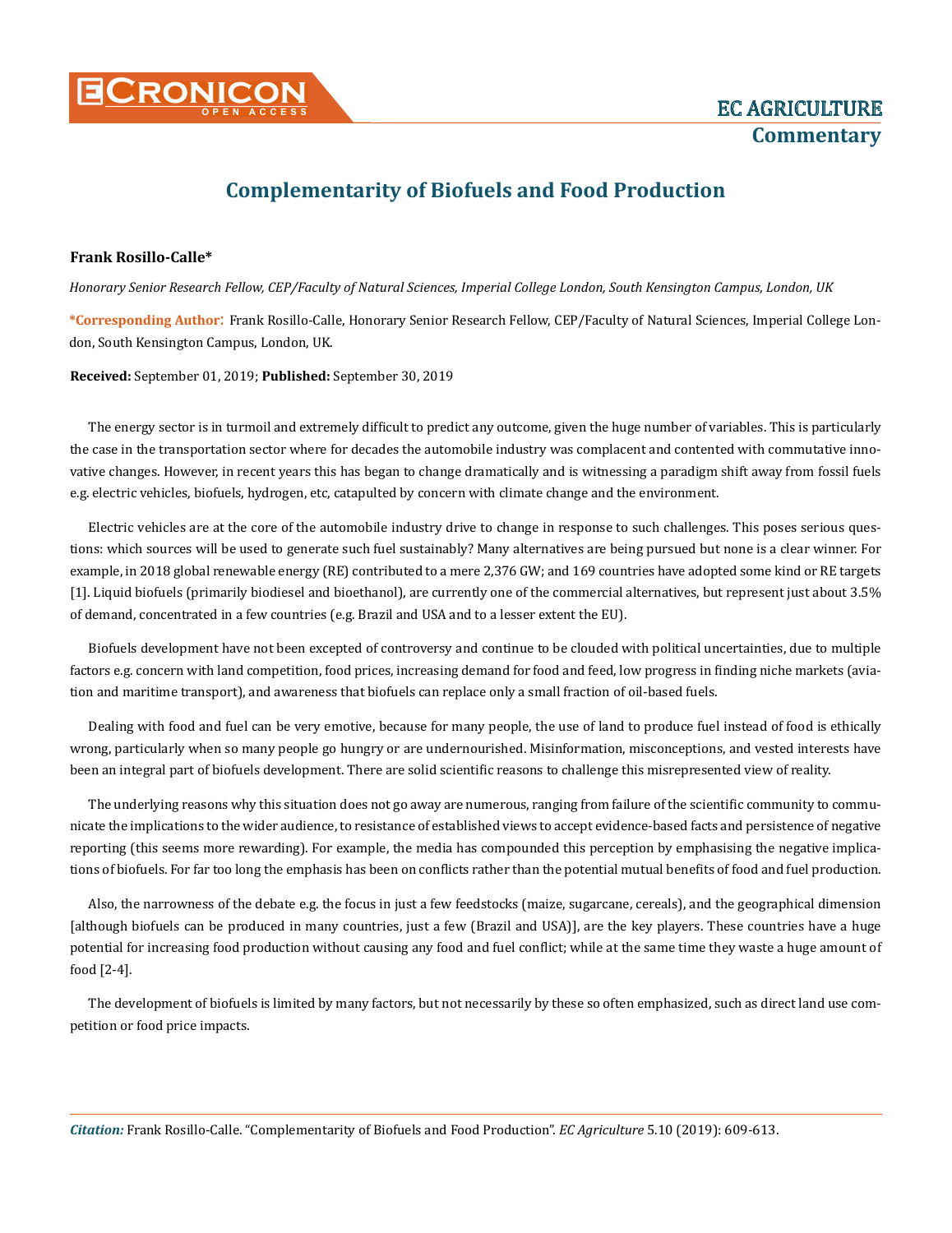### **Land use and biofuels**

Currently approx. 4% of crop land is dedicated to biofuels (2% cereals, 32% maize, 6% sugarcane), compared to 96% for other purposes. Land productivity has increased significantly e.g. land use to feed one-person/year was 0.45 ha in 1961 and 0.19 ha in 2015. On a global basis, this would require only 1.7 billion ha (1/3 of current land) to feed 9 billion people in 2050. In 2017/18 world production of cereals was 2,613 Mt, outpacing food demand (See figure 1). Therefore, the heated debate on the use of land for biofuels production, has been overstated, and simplistic, given the amount of land dedicated for biofuels compared, for example, to animal feed.



*Source: UFOP Supply Report, 2018 [5].*

A god example is the USA where according to Dale., *et al*. [6] about 80% of the land is dedicated to produce animal feed, not food. The same source indicates that "using less than 30% of total US cropland and pasture, about 400 billion litres of ethanol can be produced annually without decreasing food production or agricultural exports". This could also be achieved merely by increasing soil fertility, with significant reduction on GHGs.

## **Grain production for animal feed not biofuels**

By far the biggest human use of land is pasture, for animal feed production rather than food. Figure 2 shows different uses of grain consumption from 2010/11 to 2017/18. In 2017/18, 936 Mt (44%) were used as animal feed compared to 635 Mt (33%) as food, and 169 Mt for biofuels or 8%.

There is also a huge disparity of grain per capita/person e.g. Oceania, 1082 kg/person; USA, 976 kg/person; EU, 724 kg/person, to just 129 Kg/person in Africa. As for meat consumption, there is also a huge variation in (kg/person/year), e.g. 95 kg in the USA; 70.7 kg in the EU; 63kg in Oceania, and just 4.2 kg Africa. Globally, meat production increased from 56Mt in 1965 to 253Mt in 2015 [5]. This huge disparity results in unhealthy diet and food waste, and undernourishment and poor diets in others.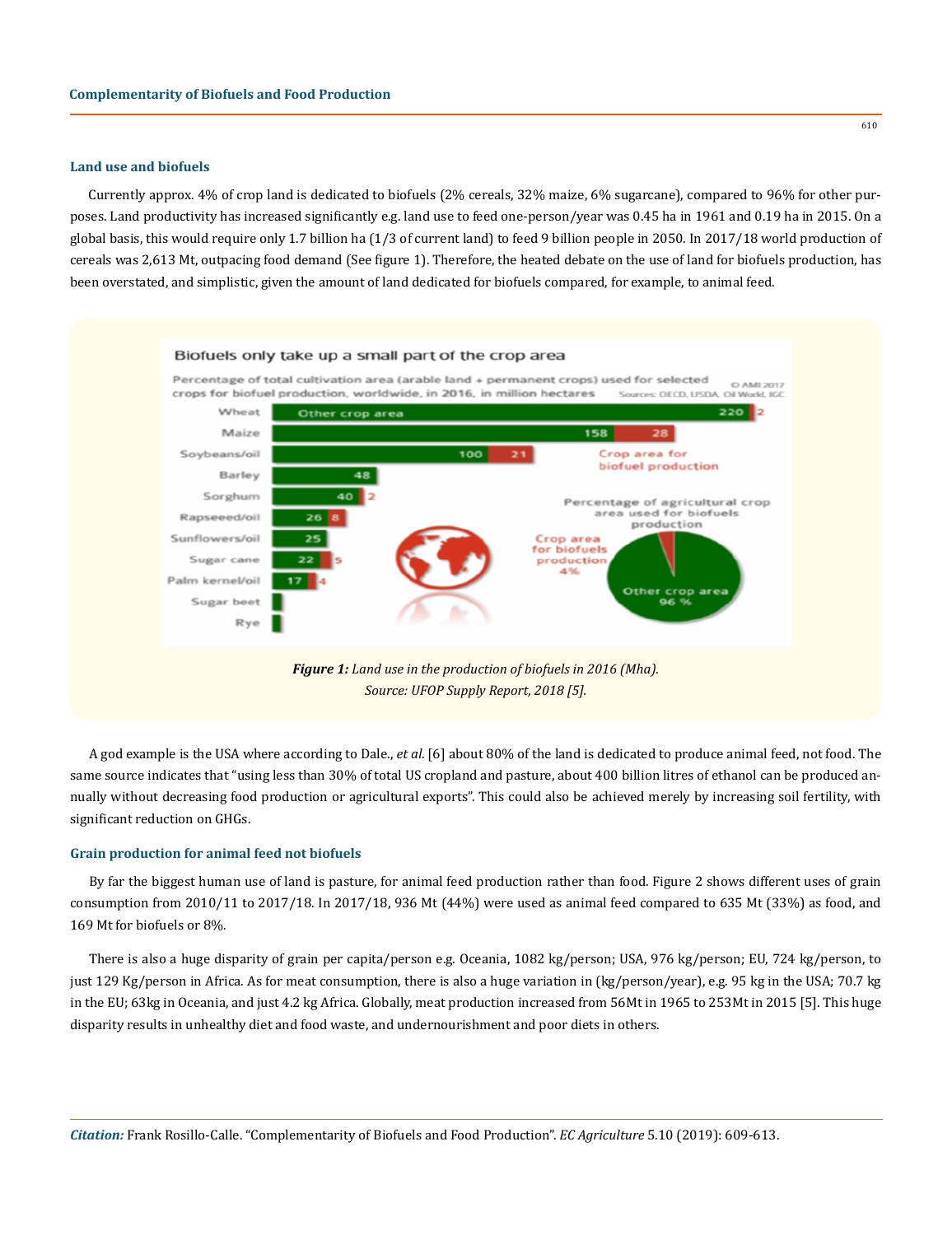

*Figure 2: Worldwide consumption of grains and major uses, 2010/11 through 2017/18 havest. Source: UFOP Supply Report, 2018 [5].*

#### **Food prices and waste**

The ralationship between biofuels and food prices has been another battleground. The answer to this question is more complicated that it appears. Many studies have been carried out to prove or disprove such impacts [7,8].

Most feedstocks used for biofuels do not come from stable food stocks. The largest market for maize and wheat used for biofuel production is from animal feed. Sugarcane, the major source of ethanol fuel in Brazil, also provides many other benefits (e.g. heat and power, animal feed, yeasts, etc.) and has been at the same time the main channel for modernising agriculture and increasing food production around sugarcane growing areas.

It would be unrealistic, however, to say that biofuels do not cause any impact on food prices; unquestionably some impacts are inevitable as happens with any other commodities.

Food waste is a serious problem, particularly in the most developed countries where the price of food is relatively cheap, and this has a considerable impact on food prices in general and for this reason is receiving increasing attention. In many parts of the world as much 70% of the harvest is wasted, particularly vegetables. For example, in the USA about 40% of the food is discarded annually [9]. A reduction in food waste would also ensure considerable  $CO<sub>2</sub>$  emission reduction and land use savings ([www.euroactiv.com/section/circular](http://www.euroactiv.com/section/circular-economy/)[economy/](http://www.euroactiv.com/section/circular-economy/)). This kind of food waste is scandalous.

This loss and waste occur throughout the supply chain, from farm to fork. Beyond food, it represents a waste of labour, water, energy, land and other inputs. By reducing loss and waste along the food value chain, healthy food systems can contribute to promoting climate adaptation and mitigation, preserving natural resources, and reinforcing rural livelihoods.

FAO has developed tools and methodologies for identifying losses, their causes and potential solutions along the entire food value chain, from production, storage and processing to distribution and consumption. In 2013, FAO launched a global initiative on food loss and waste called "save food" ([www.fao.org/save-food\)](http://www.fao.org/save-food). However, there is some resistance in some industrial sectors because restrictions

611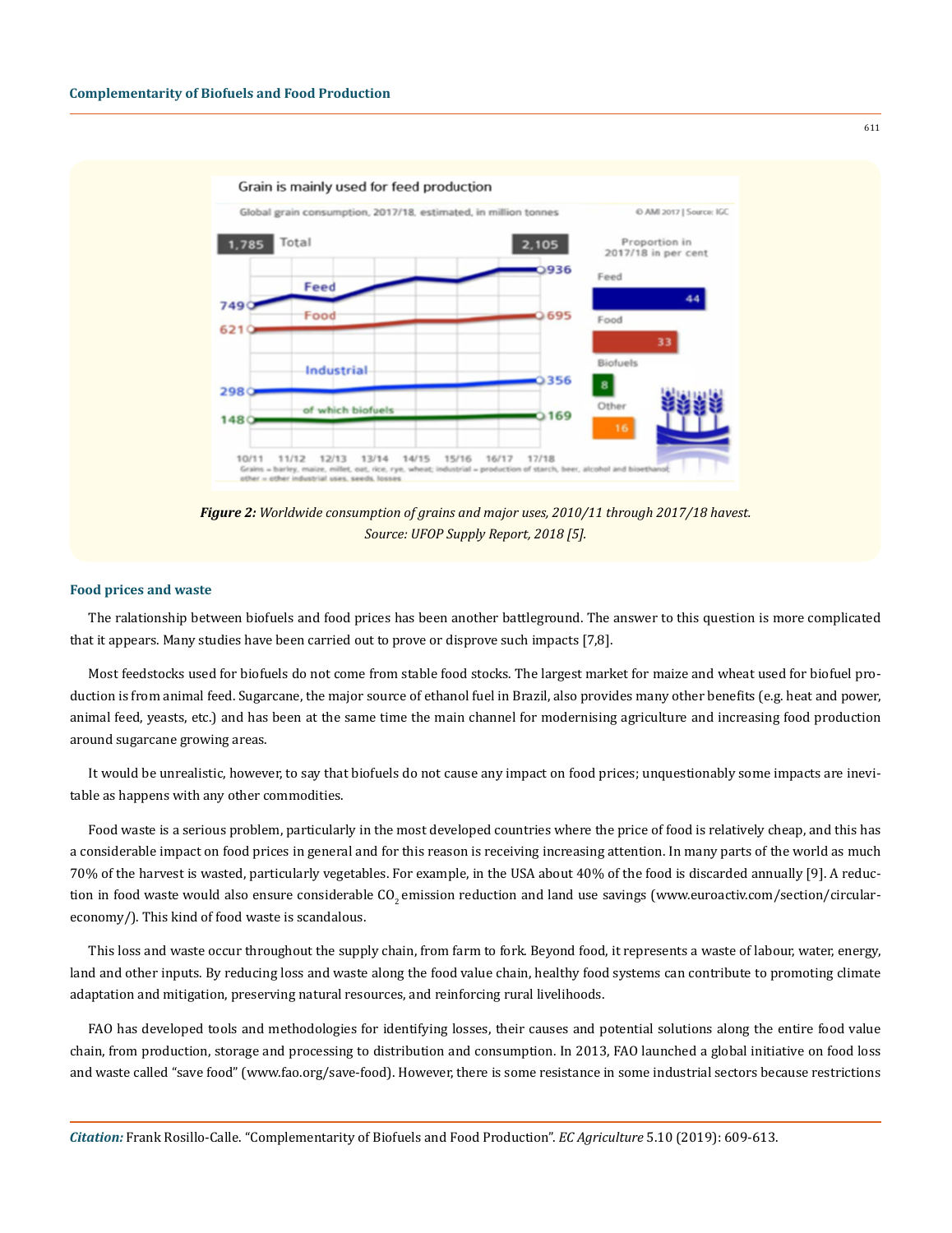to food waste add extra cost to producers.

#### **Are we demanding too much from agriculture beyond food?**

The demand for agricultural products is enormous and increasing. It is not only food and fuel but many other natural products. Such demand cannot be met with the present stage of agricultural development in most countries. In the poorest countries, agriculture is still largely undeveloped, undercapitalised, use traditional methods, dominated by small traditional landholdings with very low productivity, land ownership problems and so forth. Agriculture needs to be transformed, modernised, mechanised, and populated with a skilled young labour force if it is to meet such growing demand.

The question is, can the agricultural sector raise to this challenge? Such transformation requires a huge investment in land, people, infrastructure, etc. and a major political commitment. This will be a huge challenge particularly in the poorer countries. Is this a realistic outcome? Perhaps not. And this does not consider the potential huge impacts posed by climate change.

Biofuels' greater criticism have been fear of direct competition with food production, often misplaced. But there is no question that the future will be strictly linked with non-food crops and agro-forestry residues, where there is a huge potential. Technological advances will eventually make this alternative a reality.

Biofuels, however, are not the solution to energy in transportation. With increasing demand for food, feed and many other demands on agriculture, biofuels need to be "complementary" to food production, by using feedstocks which do not compete with food crops and utilizing large amounts of agro-forestry residues, currently largely wasted. This is a real potential waiting to be exploited.

The rapid transformation of the energy sector in which oil and coal are no longer kings, presents biofuels with great challenges and opportunities, particularly in the transportation sector, in the drive to cut down emissions; biofuels are an important component of this energy transition. This rapidly changing energy sector goes far beyond, however. It is also a major social, economic and technological transformation. For the first time in human history, the world is confronting a range of potential alternatives (e.g. fossil fuels, biofuels, solar, wind, hydrogen), a very mixed energy scenario, though it remains unclear which alternative(s) will prevail [10-12].

## **Bibliography**

- 1. [REN21 Renewable energy 2019 global status report \(2019\).](https://www.ren21.net/wp-content/uploads/2019/05/gsr_2019_full_report_en.pdf)
- 2. [Rosillo-Calle F. "Food versus fuel: toward a new paradigm- The need for a Holistic Approach".](https://www.hindawi.com/journals/isrn/2012/954180/) *ISRN Renewable Energy* (2012): 954180.
- 3. [Rosillo-Calle F. "Review of biomass energy: Shortcomings and concerns".](https://onlinelibrary.wiley.com/doi/abs/10.1002/jctb.4918) *Journal of Chemical Technology and Biotechnology* 91.7 [\(2015\): 1932-1945.](https://onlinelibrary.wiley.com/doi/abs/10.1002/jctb.4918)
- 4. Rosillo-Calle F. "Is there really a food versus fuel dilemma?" In: Sugarcane bioenergy for sustainable development, Eds. Cortex L AB, Regis M LVL, Horta Nogueira LA, Routledge Studies in Bioenergy (2019): 35-45.
- 5. [UFOP Supply Reports 2016/2017 and 2017/18 \(Union zur Forderung von Oel-und Proteinpflanzen e.V.\), Berlin.](https://www.ufop.de/files/3515/1515/2657/UFOP_Report_on_Global_Market_Supply_2017-2018.pdf)
- 6. Dale BE., *et al*[. "Biofuels done right: Land efficient animal feeds enable large environmental and energy benefits".](https://pubs.acs.org/doi/abs/10.1021/es101864b) *Environmental [Science and Technology](https://pubs.acs.org/doi/abs/10.1021/es101864b)* 44.22 (2010): 8385-8389.
- 7. Brown RC and Brown TR. "Why are We Producing Biofuels- Shifting to the Ultimate Source of Energy". Bioenergy Institute, Iowa, USA (2012).